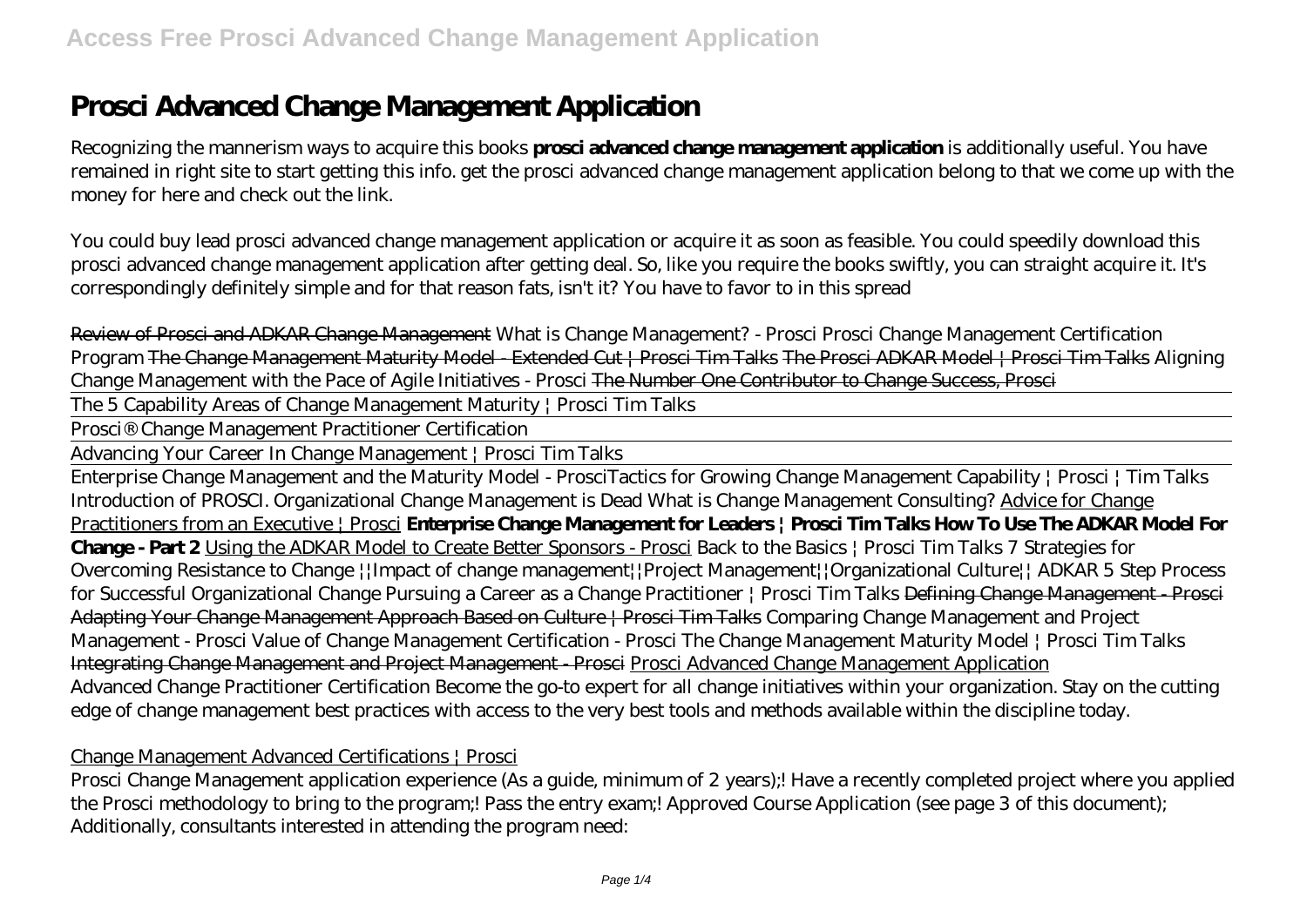# **Access Free Prosci Advanced Change Management Application**

## Prosci® Advanced Change Management Application 250915

Enhance your ability to apply change management to complex projects and increase project success. ... Become an industry-leading expert in the application and implementation of organizational change initiatives. ... You will be able to market yourself as a Prosci Certified Advanced Change Practitioner.

#### Advanced Practitioner Certification | Prosci

The Prosci Advanced Certification Tracks each have a specific outcome: Advanced Certified Enterprise Deployment Leader: Lead a strategic deployment of change management capability in your organization; Advanced Certified Practitioner: Enhance your ability to apply change management to complex projects and increase project success

# Advanced Change Management Roles in an ECM Setting - Prosci

Advanced Instructor Certification Deliver world-class, role-based change management training within your organization. From front line employees up to senior management and the C-suite, you have the knowledge and experience required to teach for every role and competency level. Download your info guide to learn which track is right for you.

## Advanced Change Management Certifications Guide | Prosci

Prerequisites Have attended the Prosci Change Management Certification Have applied the Prosci methodology to at least one change project (preferably multiple projects) Pass a programme entrance exam (which we'll send you once you apply) Complete the pre-work requirements

# Prosci® Experienced Practitioner Programme | CMC ...

Complete required online and/or in-person general enterprise change management training modules, in order Choose and complete a minimum of five elective online and/or in-person change specialist training modules

# Advanced Deployment Leader Certification | Prosci

If you are an organization or individual that is heavily investing in change management or in Prosci as a methodology, it is similarly a nobrainer to invest in the Advanced Certifications so that you can leverage the huge diversity of IP and content and use it in the right way.

# Advanced Certifications Elevate Change Management ... - Prosci

Applications of the Prosci ADKAR Model, including understanding the change process and recognizing gaps in your change management effectiveness. New eBook: Why Building Change Capability Is a Smart Investment Download Now

# Applications of the ADKAR Model for Change | Prosci

This two-day program prepares practitioners to teach role-based training programs for key support roles and teams within your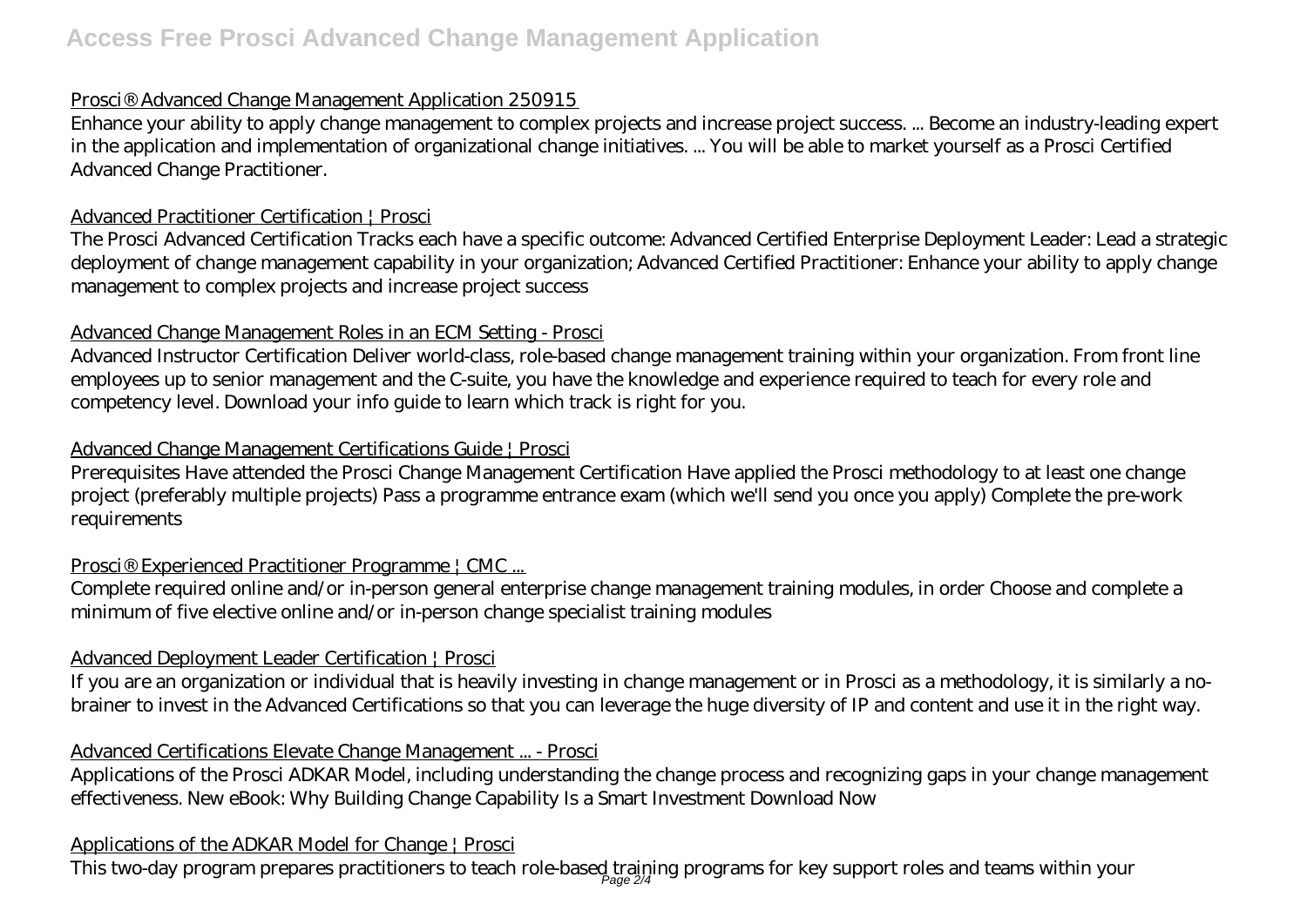organization. You'll learn to facilitate Prosci's Change Management Program for Managers, Fundamentals of Change Management, Delivering Project Results Workshop, and Change Management Employee Orientation.

# Change Management Training Programs & Courses | Prosci

The Prosci Change Management methodology is a proven, practical, approach based on Prosci's 20 years of best practices research with over 3,400 participants globally and is endorsed by the PMI, AIPM and Change Management Institute. Registration fees and Program timings Registration Fees: \*\$4,250 AUD per person and \$4,850 NZD per person

#### Change Management Institute | Prosci

The Advanced Immersion Workshop is a two-day professional development workshop, that focuses on advanced change management tools and application Who Should Attend? This workshop is for those interested in delivering exceptional results on complex change projects using advanced tools.

#### Prosci® Advanced Immersion Workshop| CMC Partnership Global

The Advanced Change Practitioner Certification gives professionals the skills and tools necessary for advanced change management application. Enhance your knowledge and set yourself apart as a change professional. This certification demonstrates your ability to apply change management to complex projects and increase project success.

#### Advanced Change Practitioner Certification Guide | Prosci

Yes. To qualify for any Advanced Certification, you must first attend and successfully complete Prosci Change Management Certification. Advanced Certifications are not for everyone. We have found them most suitable for forward-thinking change professionals who want to develop specialized knowledge and skills to set themselves apart. In addition to coaching from Prosci, Advanced Certification participants learn from each another through collaborating.

#### FAQ: Advanced Certifications and Prosci Training Programs

Prosci Advanced Immersion Workshop The Advanced Immersion Workshop is a two-day, interactive professional development workshop, that focuses on advanced change management tools and application. Whilst we are in this era of remote working, this workshop is currently being delivered virtually, in a fully hosted online experience, using the latest interactive and collaborative platforms.

# Prosci® Advanced Immersion Workshop¦ CMC Partnership Global

Prosci® Advanced Immersion Workshop Brochure The Advanced Immersion Workshop is two-day professional development workshop that focuses on advanced change management tools and application. During the workshop, participants apply cutting-edge, research-based approaches designed to help deliver exceptional results on complex change.